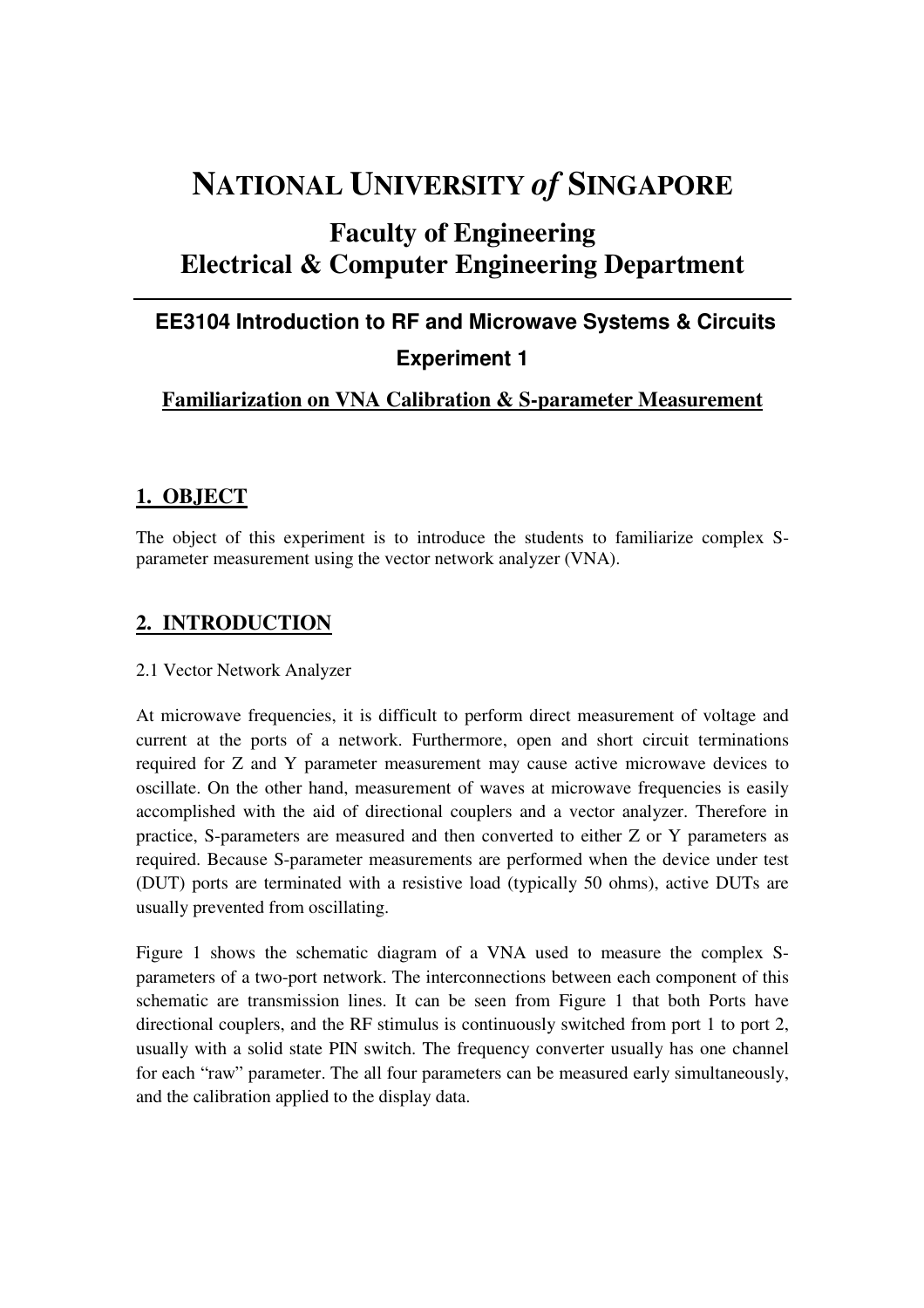

Figure 1: Simple block diagram of a VNA

### 2.1 VNA "SOLT" calibration method

A VNA measures the S-parameters of a device-under-test (DUT) over a wide frequency range. In order to make accurate measurements it is necessary to be fully familiar with calibration techniques. Calibration refers to the procedure whereby the unknown reflections and loss from cables, connectors, couplers, bias tees, etc., are determined via measurements on a series of known "calibration standard".

There are many methods these days for calibrating a VNA. The simplest to understand is the method using a short circuit, open circuit,  $50\Omega$  load and a through line. These must be precision calibrated standards with known characteristics. In the ideal case:

| $SHORT \quad SI1=-1$ | $OPEN$ $S11=+1$ |                              |
|----------------------|-----------------|------------------------------|
| $LOAD$ $S11=0$       |                 | THRU $S11=0$ $S21=1$ angle 0 |

By measuring these known standards, the errors in the measurements can be extracted. Once the errors have been calculated (as vectors) they can be eliminated from measurements of DUT. This calibration method is referred to as the "**SOLT**" method.

Here use one-port measurement to simply explain this SOLT method. In order to analyze how error correction is achieved, the sources of error must be identified and represented as a mathematical model. The sources of error for one-port measurement are shown below in figure 3 and they are: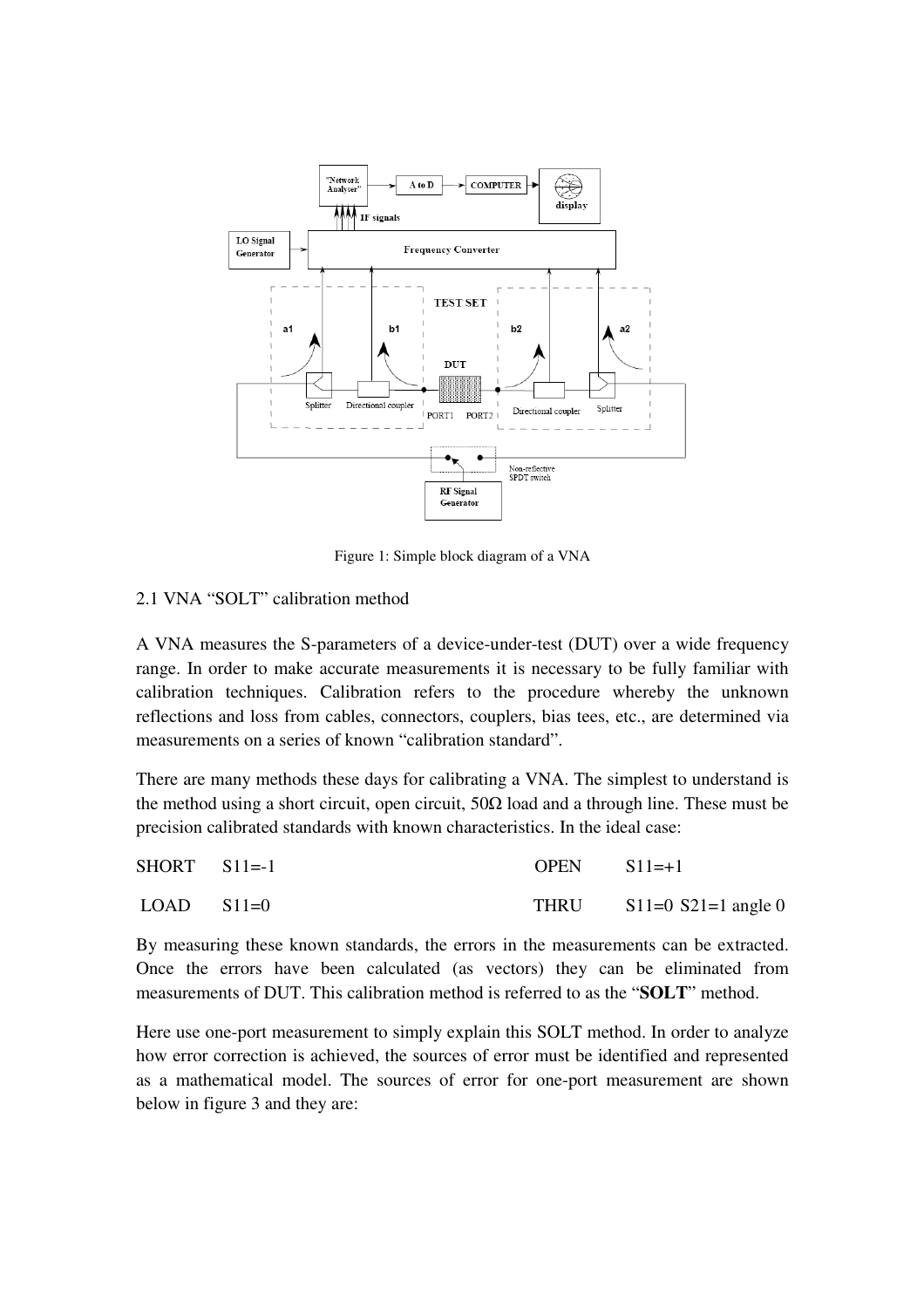- (1) LEAKAGE in the non-ideal directional bridge/coupler.
- (2) REFLECTIONS in the test components before the DUT – Cables, adaptors etc.
- (3) NON-50 $\Omega$  impedance of the system itself. – Source/Load MATCH
- (4) Losses in the whole setup – Transmission or tracking error



Figure 3: Errors in the one-port measurement system

All these various unwanted signal components are lumped together into what is known as an error model. The one-port error model is shown as Figure 4; each signal is a branch in a signal flow chart. The 3 error terms are:



Figure 4: One-port error model flow chart

Referring to the one-port error model, the three error vectors can be found by measuring the three calibration standards  $[S11=+1 \text{ (open)}, S11=-1 \text{ (short)}$  and  $S11=0 \text{ (load)},$  and solving simultaneous equations as follows:

$$
S_{11meas} = E_{DF} + \frac{S_{11DUT}E_{RF}}{1 - E_{SF}S_{11DUT}}
$$
(1)

For the LOAD measurement:  $S_{11meas} = E_{DF}$  (2)

For the OPEN measurement: 
$$
S_{11meas} = E_{DF} + \frac{E_{RF}}{1 - E_{SF}}
$$
(3)

For the SHORT measurement: 
$$
S_{11meas} = E_{DF} - \frac{E_{RF}}{1 + E_{SF}}
$$
(4)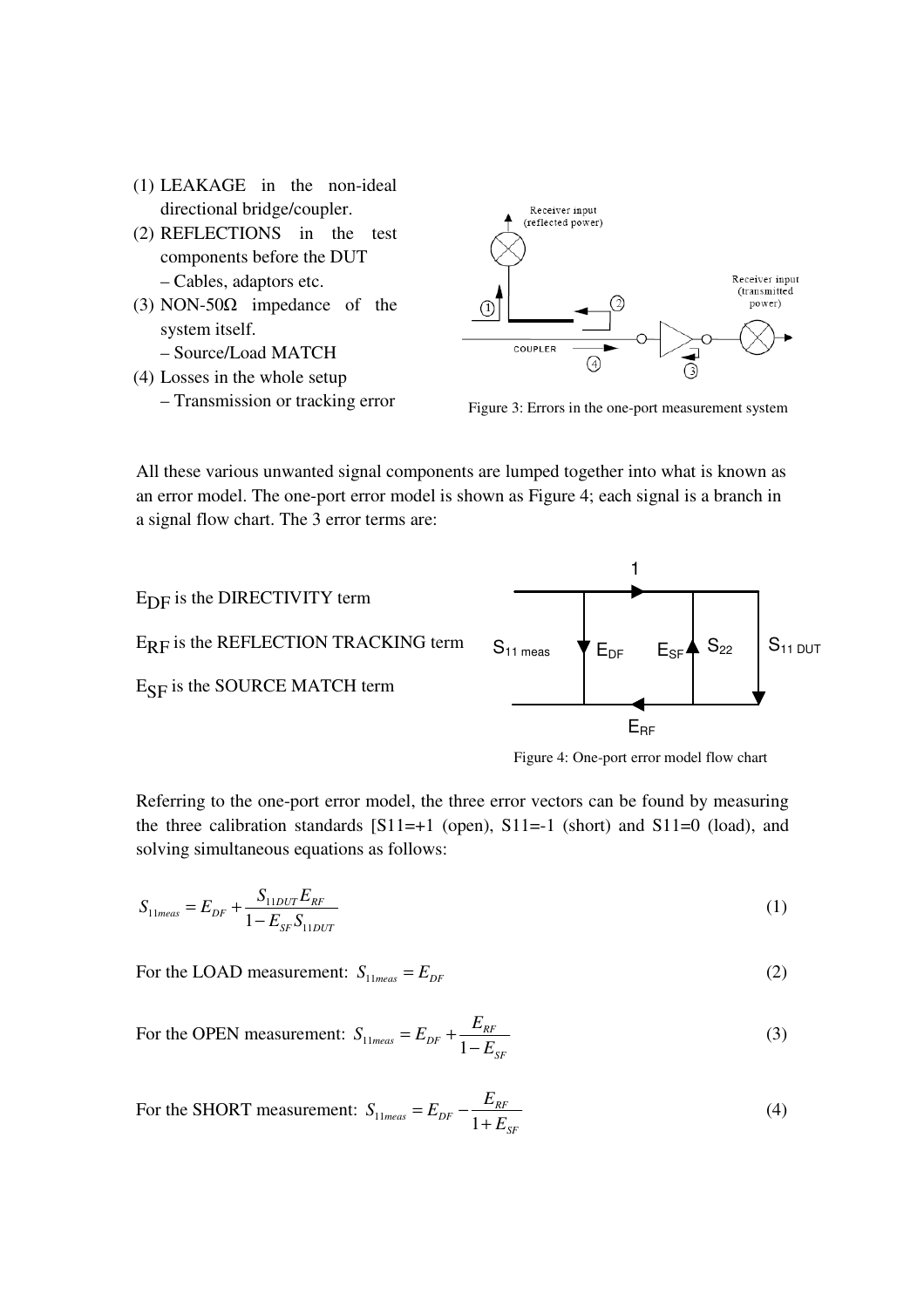Once the values (magnitude and phase) of the error terms are known at each frequency, the computer within a modern VNA can correct them out and display the true value of  $S_{11DUT}$ .

Figure 2 is an example of S21 (0.5 dB per division) and S11 (10 dB per division) for a thru line, BEFORE/AFTER calibration (the reference line is 0 dB).



Figure 2:  $S_{21}$  and  $S_{11}$  for a thru line, BEFORE/AFTER calibration (the reference line is 0 dB).

### **3. EQUIPMENTS**

HP 8753D Network Analyzer (30 KHz ~ 6 GHz) SOLT calibration Kit Device under test: band-pass filter, 10dB attenuator Cables and adaptors

### **4. EXPERIMENT**

### 4.1 General Preparation and Information

The instrumentation will be configured for you. Please note that the VNA, cables and adaptors are extremely expensive. Further, the connectors are easily damaged by carelessness and negligence. The onus is on you to handle with care. Ask if in doubt.

In the instructions that follow for the VNA HP 8753D: **BOLD ITALIC ARIAL** font means a front panel button; whereas ITALIC ARIAL means a screen menu selection.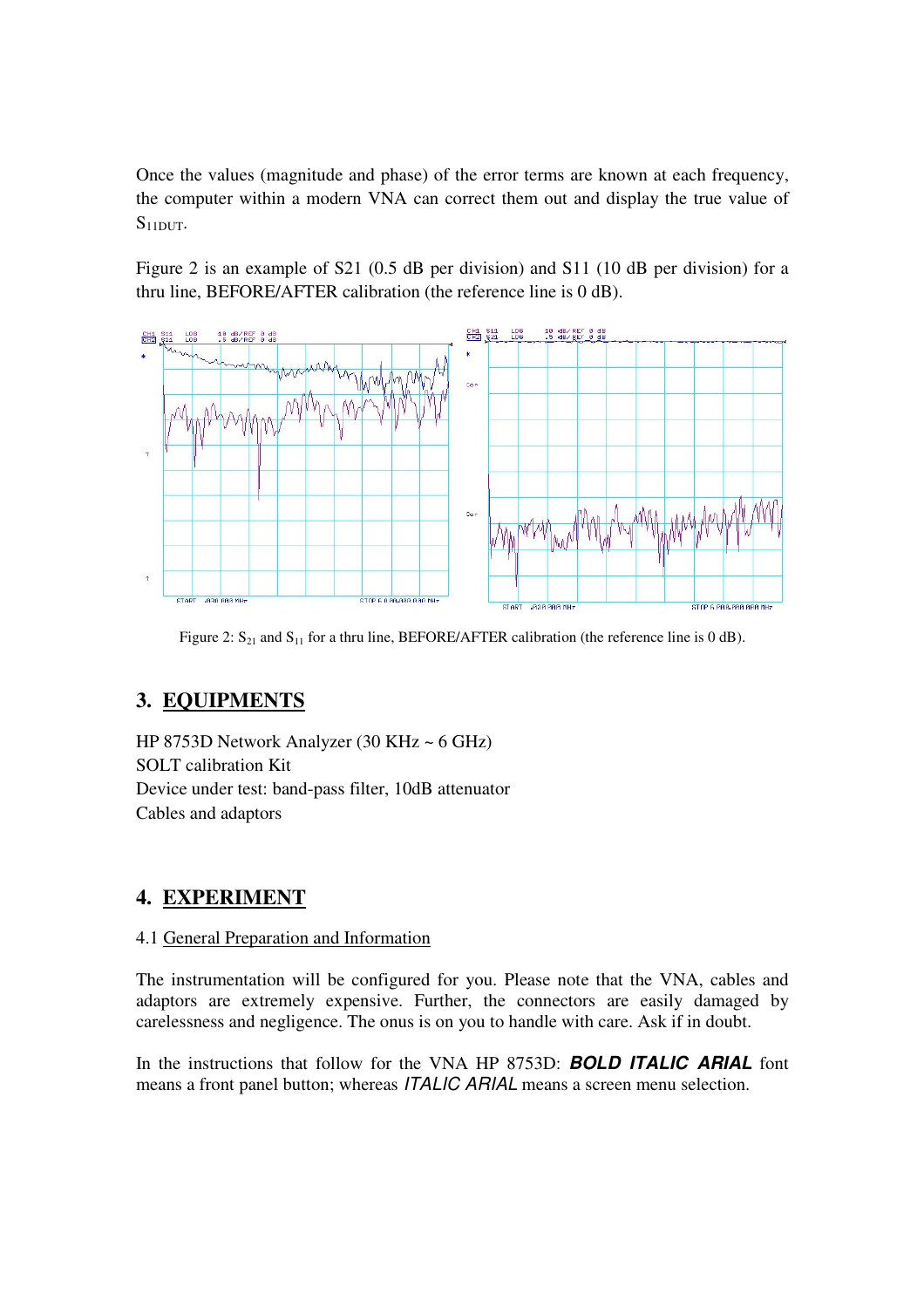Switch on VNA HP 8753D, press **Start**, set the start frequency as 1 GHz, and then press **Stop**, set the start frequency as 6 GHz.

### 4.2 SOLT Calibration

(1) Press **CAL**, choose CALIBRATION MENU. There are several options in the screen as S11 1-PORT, S22 1-PORT, FULL 2-PORT, TRL 2-PORT etc. Here we choose FULL 2-PORT, and then there are REFLECTION, TRANSMISSION and ISOLATION in the side of the VNA screen.

### (2). Press REFLECTION first, you will see 6 options in the screen. They are: FORWORD: OPEN, SHORT, LOAD; REVERSE: OPEN, SHORT, LOAD.

- a. Connect calibration kit OPEN to port 1 using top wrench, and then click the FORWORD: OPEN, wait a while until the label underlined;
- b. Replace the calibration kit OPEN from port 1 with calibration kit SHORT, and then click the FORWORD: SHORT, wait a while until the label underlined;
- c. Replace the calibration kit SHORT from port 1 with calibration kit LOAD, and then click the FORWORD: LOAD, wait a while until the label underlined;
- d. Connect calibration kit OPEN to port 2 using top wrench, and then click the REVERSE: OPEN, wait a while until the label underlined;
- e. Replace the calibration kit OPEN from port 2 with calibration kit SHORT, and then click the REVERSE: SHORT, wait a while until the label underlined;
- f. Replace the calibration kit SHORT from port 2 with calibration kit LOAD, and then click the REVERSE: LOAD, wait a while until the label underlined;
- g. Press STANDARDS DONE. I, and wait for a while until the VNA internal computing process done.
- (3) Press TRANSMISSON button beside the screen, and then connect the 2-port calibration kit THRU to port 1 and port 2. You can press  $DO$  BOTH FWD + REV, and the VNA will run the transmission calibration automatically.
- (4) Remove the design kit from port 1 and port 2, and then press ISOLATION button beside the screen.
	- a. Press OMIT ISOLATION, wait a while until the label underlined;
	- b. Press ISOLATION DONE.
- (5) Press DONE 2-PORT CAL to finish the whole full 2-port calibration procedure.